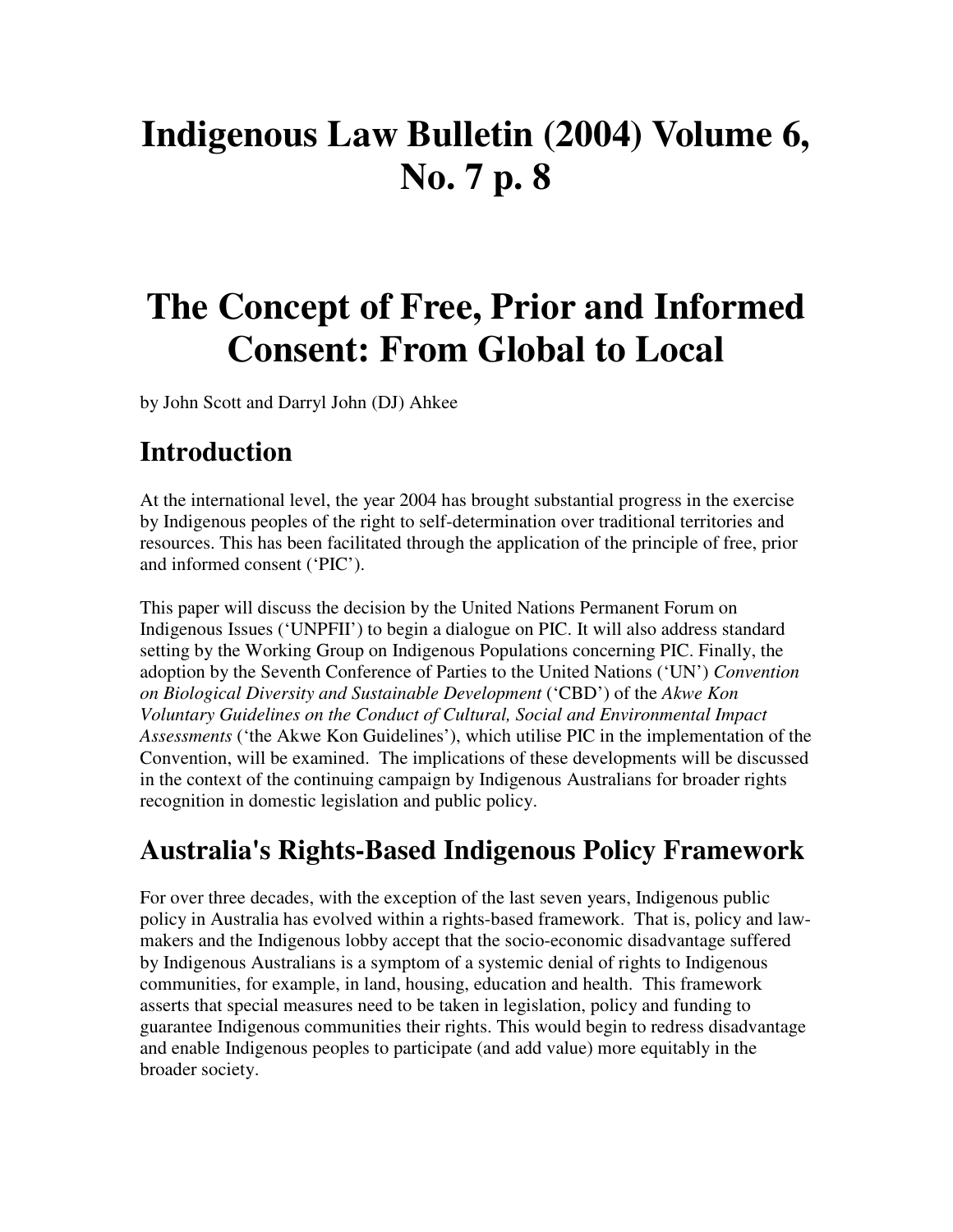A fundamental platform of the rights-based approach is the effective exercise by Aboriginal Australians of the right to self-determination.[1] This right cannot be effectively exercised without proper respect for the PIC principle. Inherent to the principle is the right to say 'no'.

### **The United Nations Permanent Forum on Indigenous Issues**

The United Nations Permanent Forum on Indigenous Issues was set up four years ago with a mandate $[2]$  to integrate and coordinate Indigenous issues across the UN system. In its second report,[3] the UNPFII identified PIC as an emerging issue. A workshop of UN agencies, Indigenous peoples' representatives and member states was arranged to develop a common understanding of the concept and to promote its implementation. This meeting will address international policy frameworks relevant to PIC and discuss specific issues including cultural diversity and development, rights-based development, gender equity, traditional knowledge, natural resources, health, education and relocation. This understanding of PIC as a methodological issue has been helpful in entrenching the concept in the work of international agencies. It has been a catalyst for other issues relating to PIC within the UN system.

### **The Working Group on Indigenous Populations**

The Working Group on Indigenous Populations ('WGIP') - a UN human rights body decided to undertake a legal commentary on PIC as part of its mandate to 'set standards'. It also sought to enable governments to more comprehensively 'operationalise' PIC, that is, to define and implement the practice. A common understanding of PIC is necessary if Indigenous peoples are to access the process and to ensure full enjoyment of the right to self determination.

In Australia, the Indigenous lobby, as well as governments and their agencies, have understood the relationship between PIC as a principle and its application at national, state and local levels. While clearer PIC definitions are developing through human rights fora like the WGIP and the Working Group on the Draft Declaration on the Rights of Indigenous Peoples ('WGDD'), domestically our focus must be on building on what we already have in legislation and policy.

Following its election in March 1996, the Howard Government launched a concerted attack on the *Native Title Act 1993* (Cth) ('NTA'). Among other issues, the Government sought to remove PIC (interpreted in the NTA as a 'right to negotiate') from large swathes of the Future Act provisions of NTA. The *Native Title Amendments Act 1998* (Cth) removed native title holders'(or prospective native title holders') right to negotiate over future developments in areas under certain types of leases. This is despite significant and far-reaching guidelines adopted in February by the Seventh Conference of Parties to the CBD ('COP 7'), which seek to protect the interests of Indigenous peoples where developments are proposed on their traditional lands and waters.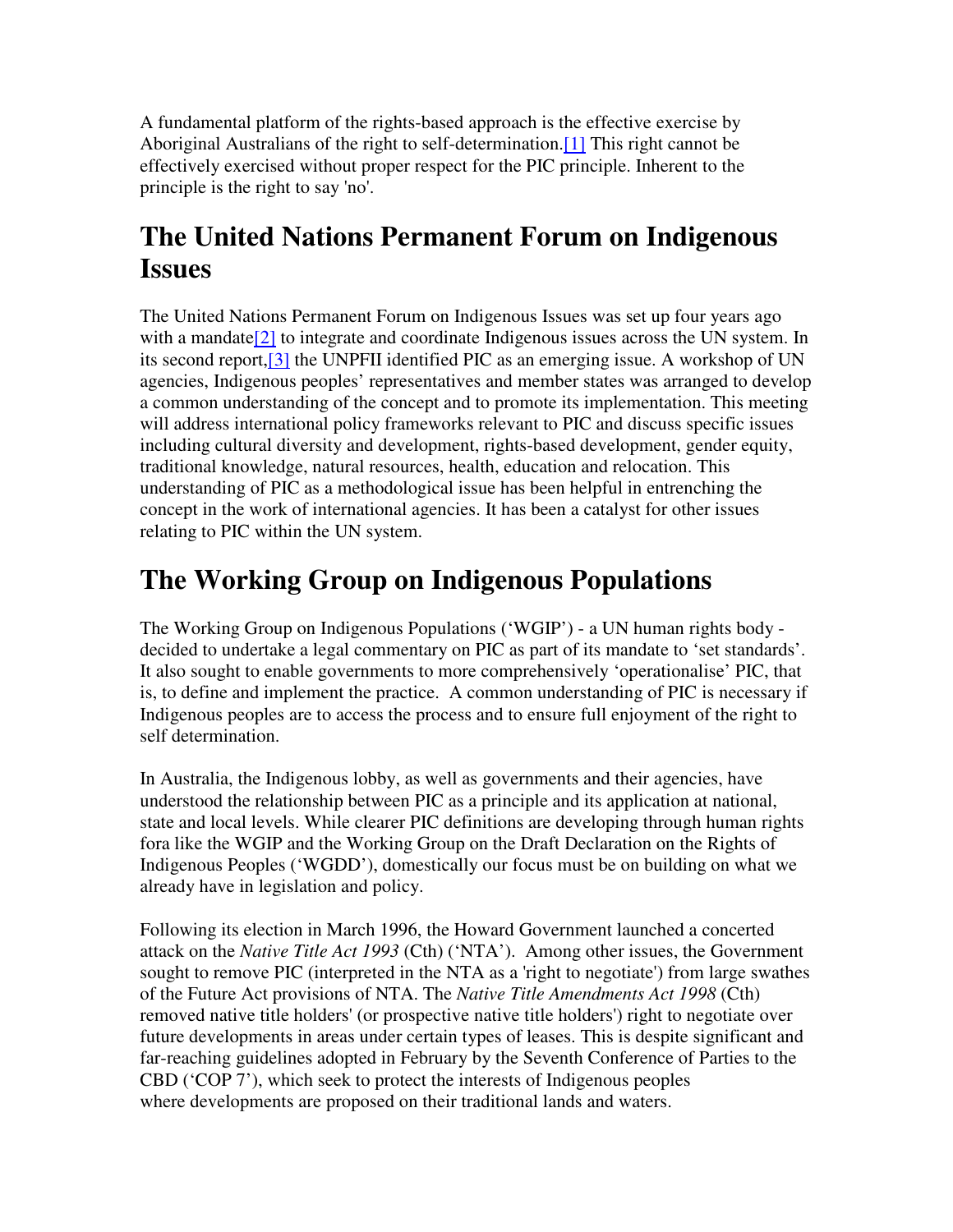## **The Convention on Biological Diversity ('CBD')**

Article 8(j) of the CBD acknowledges the importance of Indigenous heritage and cultural expressions to the environment and the process of sustainable development. Further, the Akwe Kon Guidelines advise governments regarding social and cultural impact assessments of developments proposed on traditional Aboriginal lands and waters. These guidelines advise that such assessment should include the PIC processes for the relevant Indigenous communities.[4]

The *Bonn Guidelines on Access to Genetic Resources and Fair and Equitable Sharing of the Benefits Arising Out of their Utilisation* ('the Bonn Guidelines') set out how governments should broker access to biological resources on traditional lands and waters, in particular, through the PIC processes. Both the CBD and the Bonn Guidelines are unequivocal in their requirement for PIC processes if there is any proposed change to the terms mutually agreed upon in the first instance. We make this point because the Australian Government now seeks to lead the CBD processes, particularly in operationalising PIC for Indigenous communities.

The task for the Indigenous lobby in Australia is to ensure the government and its agencies are accountable. Internationally, the aim must be to strengthen PIC provisions in the operational guidelines, operational templates and other documents flowing from significant international instruments (such as the CBD), such bodies as UNPFII and the WGIP, and the plethora of UN agencies (such as UNDP, WHO and UNCTAD)[5] engaged in activities that impact upon Indigenous peoples. If the Australian Government wishes to lead in the CBD processes, its rhetoric at the international level – and the instruments it has taken a lead role in developing – must be interpreted with integrity in Commonwealth and state legislation, policy and programs.

*John Scott and (DJ) Darryl John Ahkee are Murris from Queensland with extensive experience in Aboriginal affairs. John has worked with the Indigenous and Minorities Team at the UNHCHR, was the first Secretary of the Working Group on Indigenous Peoples, has been involved with establishing the Secretariat of the Permanent Forum on Indigenous Issues, and is currently Principal Policy Officer with the Secretariat for the Convention on Biological Diversity. DJ has been involved with the NSW Aboriginal Education Consultative Group, the Convention on Biological Diversity, the protection of traditional knowledge, ATSIC, and the Foundation for Aboriginal and Islander Research Action.*

[1] Both the International Covenant on Economic, Social and Cultural Rights ('ICESCR') and the International Covenant on Civil and Political Rights ('ICCPR') identify selfdetermination as the right of all peoples.

[2] The UNPFII mandate includes: social and economic development, education, environment, health, culture and human rights (E/2000/22).